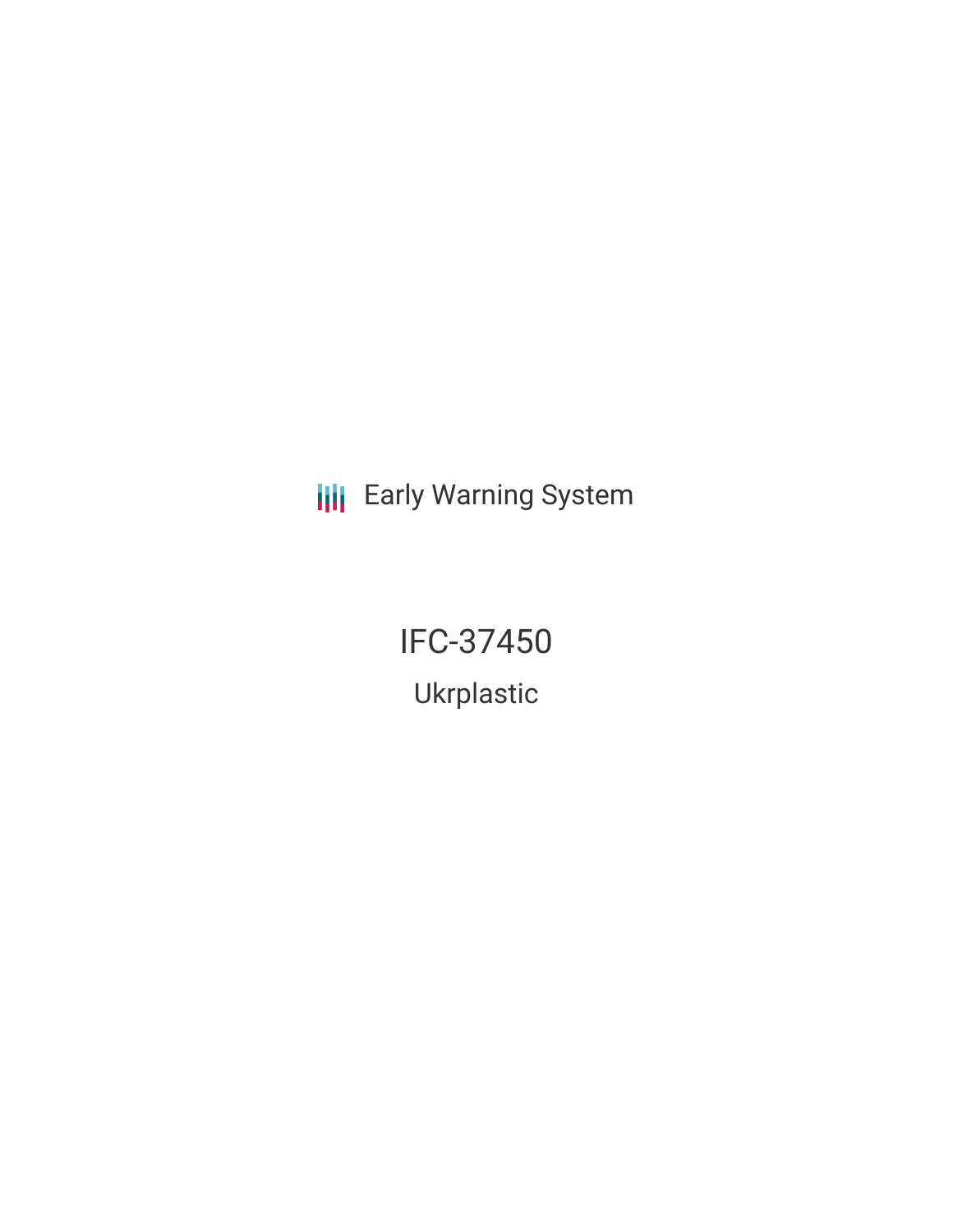| <b>Countries</b>               | Ukraine                                 |
|--------------------------------|-----------------------------------------|
| <b>Financial Institutions</b>  | International Finance Corporation (IFC) |
| <b>Status</b>                  | Approved                                |
| <b>Bank Risk Rating</b>        | B                                       |
| <b>Voting Date</b>             | 2017-05-12                              |
| <b>Borrower</b>                | Ukrplastic, PAT                         |
| <b>Sectors</b>                 | Industry and Trade                      |
| <b>Investment Type(s)</b>      | Loan                                    |
| <b>Investment Amount (USD)</b> | $$18.35$ million                        |
| <b>Loan Amount (USD)</b>       | $$18.35$ million                        |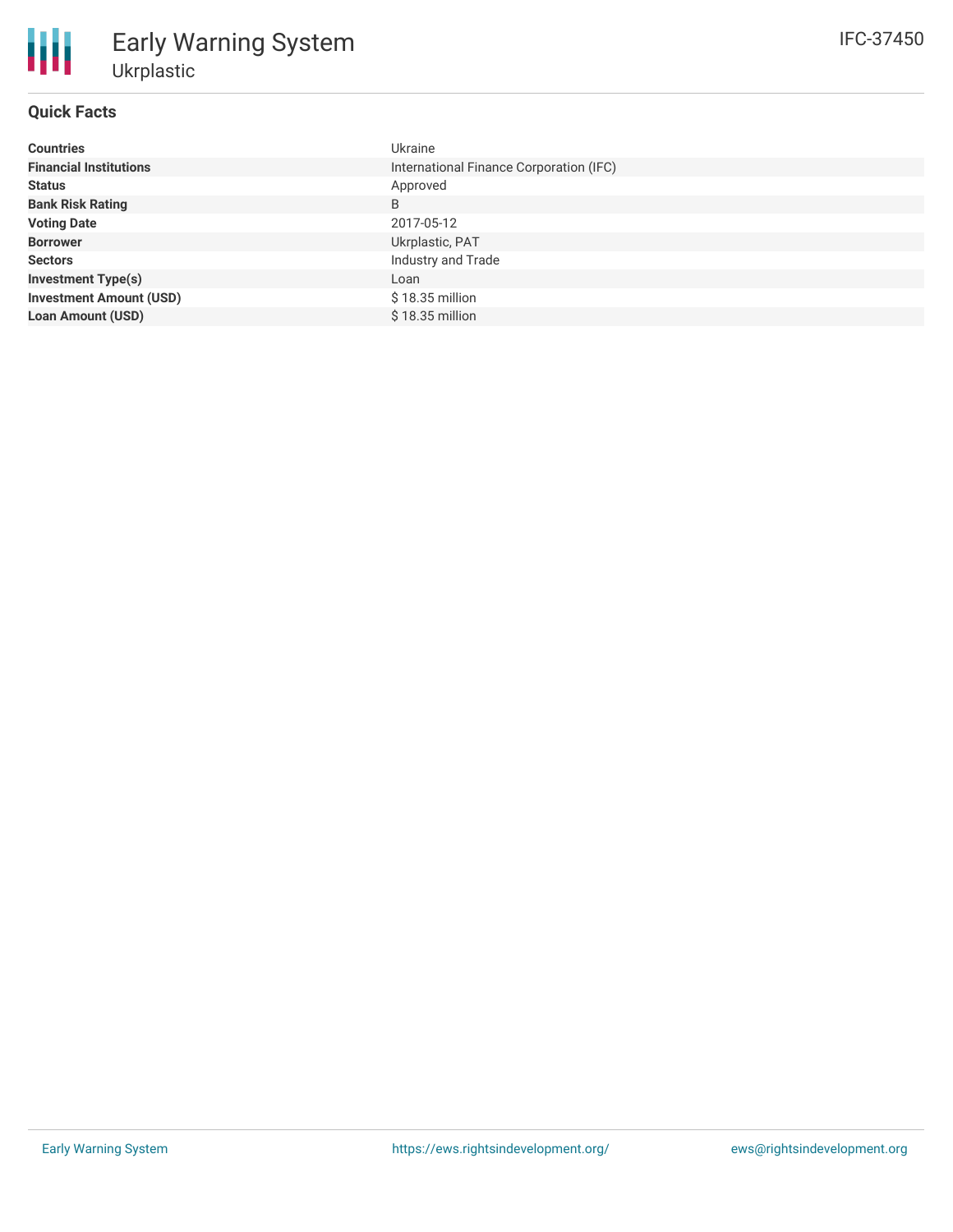

## **Project Description**

According to IFC website, the project entails investment in development of new products, including products for the agricultural sector; refinancing of some loans coming due and investment in the company's Latvian entity. The following are the project's expected development impacts:

1) Supporting local producer: Immer Group is one of the largest producers in the manufacturing sector in Ukraine, supporting viable economic activity and preserving jobs during these difficult times in Ukraine

2) Demonstration effect: some of the IFC's financing will be directed towards completion of energy and cost efficient investments, launched before the crisis. The Project will serve as a strong example to other companies in Ukraine and encourage them to reduce their cost by investing in energy efficient technologies.

3) Employment preservation: IFC financing will help sustain operations and, hence, preserve jobs for the Company's employees as well as for its people/ businesses in the supply chain.

4) Food security and resource efficiency: improvement of agriculture yields thanks to locally produced, affordable mulch and silage films helping to save on watering, seeds and cattle food.

5) Support of the weakened economy of a conflict affected country.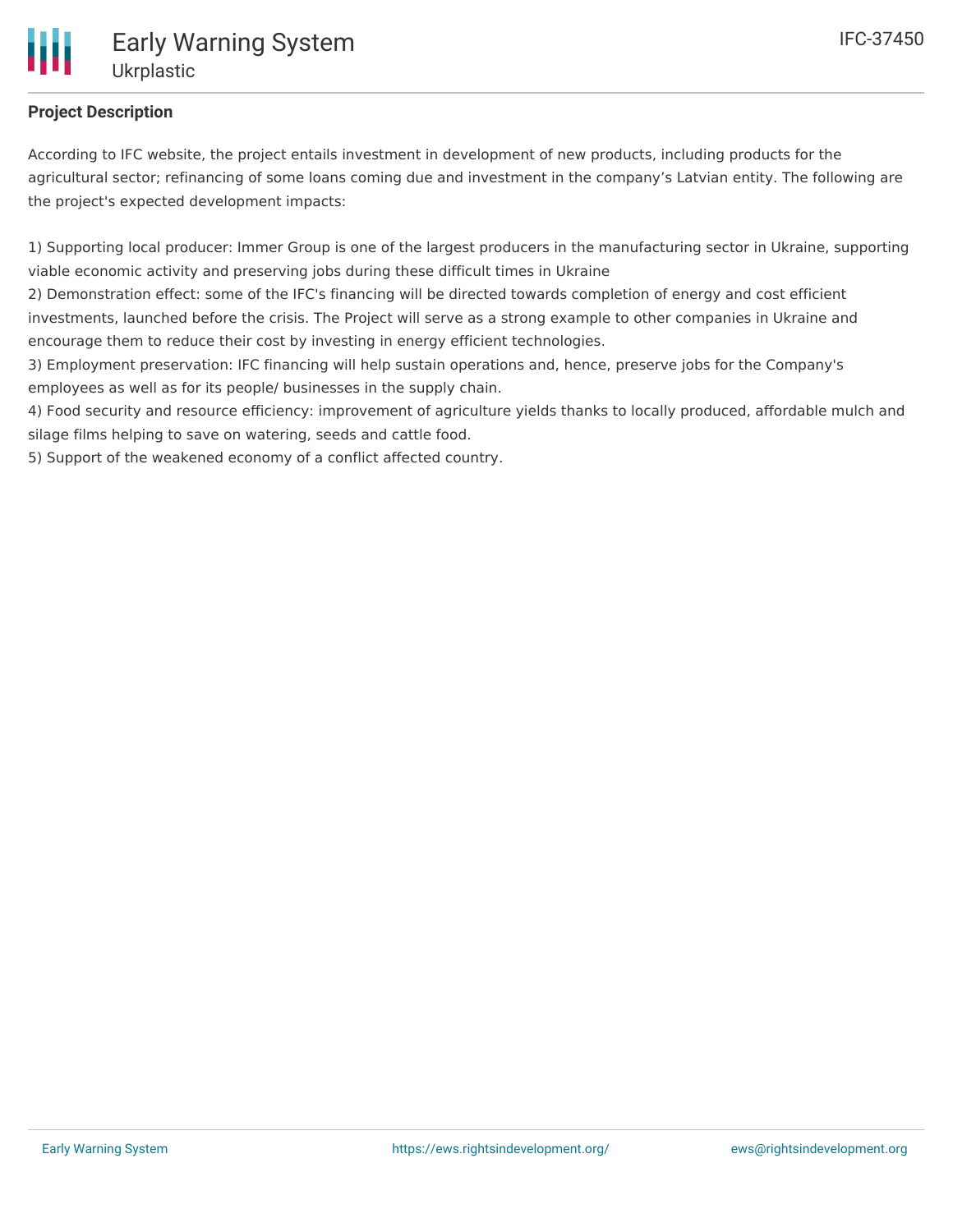## **Investment Description**

• International Finance Corporation (IFC)